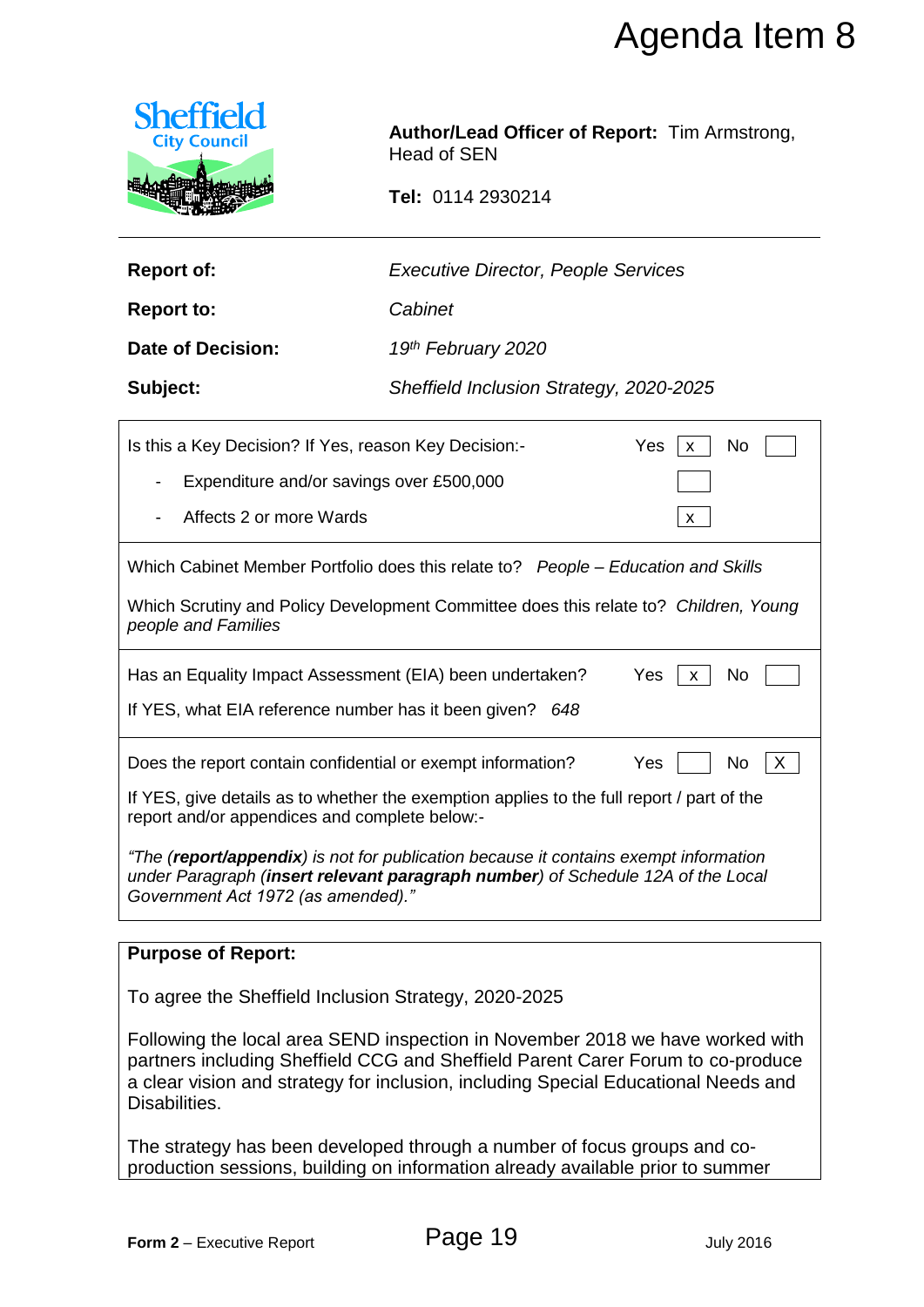2019 and then gathered through questionnaire feedback in summer 2019.

We sought views on the draft strategy via a formal consultation which took place from November 2019 to January 2020. The strategy was finalised after the consultation and we are now presenting it to Cabinet for final sign off and authorisation to publish.

#### **Recommendations:**

We recommend that Cabinet approves the Inclusion Strategy so that we can begin to write an associated action plan building on and incorporating the Written Statement of Action.

#### **Background Papers:**

*(Insert details of any background papers used in the compilation of the report.)*

- Inclusion Strategy
- Equalities Impact Assessment
- Research and consultation results
- Prior evidence including the PCF State of Sheffield Report and Our Voice **Matters**

| Lead Officer to complete:- |                                                                                                                                                                                                                                                                                                                                                             |                                                                                                                                                             |  |  |
|----------------------------|-------------------------------------------------------------------------------------------------------------------------------------------------------------------------------------------------------------------------------------------------------------------------------------------------------------------------------------------------------------|-------------------------------------------------------------------------------------------------------------------------------------------------------------|--|--|
| $\overline{1}$             | I have consulted the relevant departments<br>in respect of any relevant implications<br>indicated on the Statutory and Council<br>Policy Checklist, and comments have<br>been incorporated / additional forms<br>completed / EIA completed, where<br>required.                                                                                              | Finance: Liz Gough, Sian Holmes (Commercial)                                                                                                                |  |  |
|                            |                                                                                                                                                                                                                                                                                                                                                             | Legal: Nadine Wynter<br><b>Steve Eccleston</b>                                                                                                              |  |  |
|                            |                                                                                                                                                                                                                                                                                                                                                             | Equalities: Bashir Khan                                                                                                                                     |  |  |
|                            |                                                                                                                                                                                                                                                                                                                                                             | Legal, financial/commercial and equalities implications must be included within the report and<br>the name of the officer consulted must be included above. |  |  |
| 2                          | <b>EMT member who approved</b><br>submission:                                                                                                                                                                                                                                                                                                               | John Macilwraith                                                                                                                                            |  |  |
| 3                          | <b>Cabinet Member consulted:</b>                                                                                                                                                                                                                                                                                                                            | Abtisam Mohammed                                                                                                                                            |  |  |
| 4                          | I confirm that all necessary approval has been obtained in respect of the implications indicated<br>on the Statutory and Council Policy Checklist and that the report has been approved for<br>submission to the Decision Maker by the EMT member indicated at 2. In addition, any<br>additional forms have been completed and signed off as required at 1. |                                                                                                                                                             |  |  |
|                            | <b>Lead Officer Name:</b><br><b>Tim Armstrong</b>                                                                                                                                                                                                                                                                                                           | <b>Job Title:</b><br>Head of SEN                                                                                                                            |  |  |
|                            | Date: (Insert date)                                                                                                                                                                                                                                                                                                                                         |                                                                                                                                                             |  |  |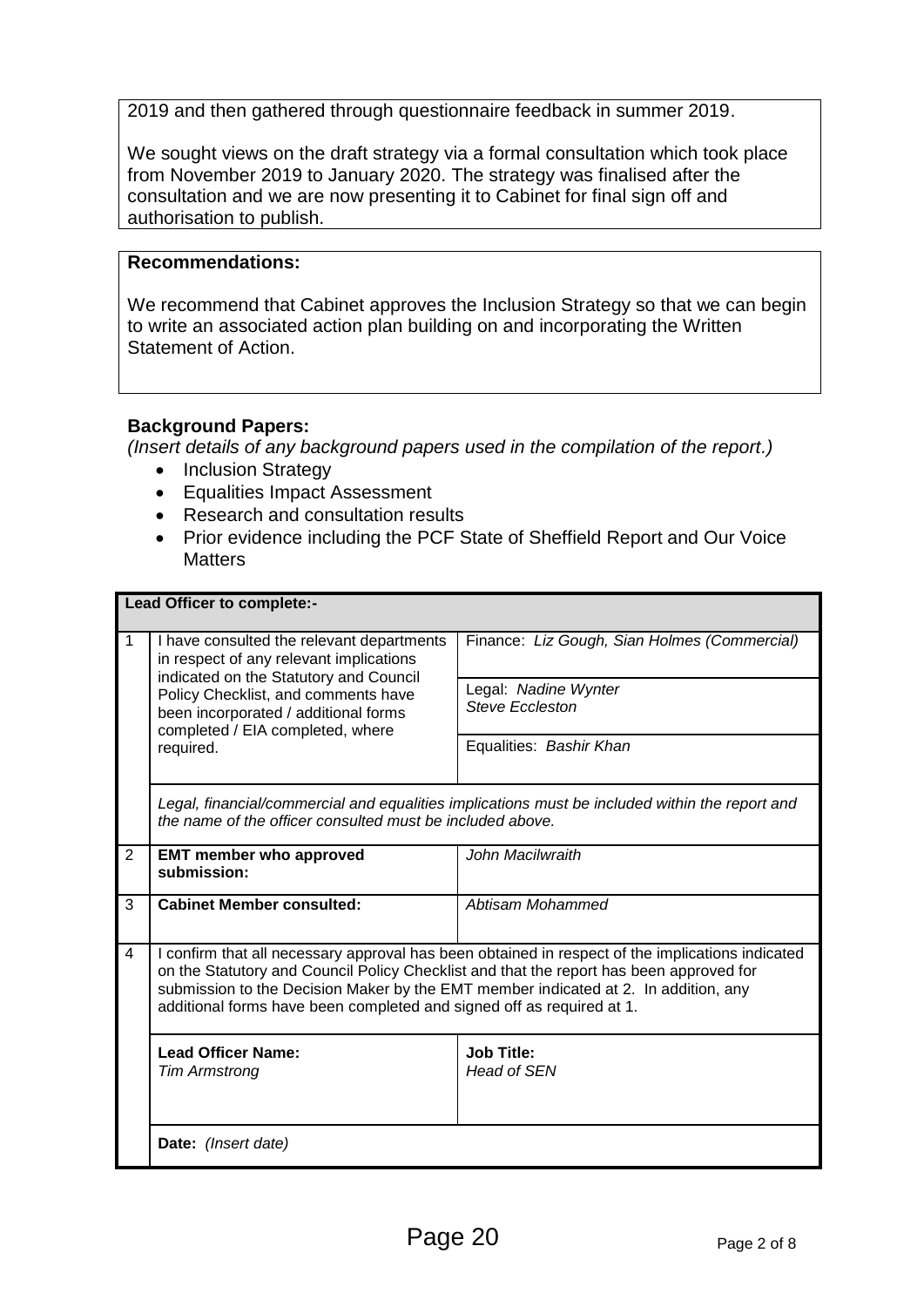# **1. PROPOSAL**

- 1.1 Sheffield City Council (SCC), Sheffield CCG (SCCG) and the Sheffield Parent Carer Forum (SPCF) have worked together to draft an inclusion strategy for Sheffield. We have:
	- Built on previous research and consultation such as the SPCF State of Sheffield Report
	- Run focus groups with parents, young people and frontline staff during summer 2019
	- Held co-production sessions in October 2019 with leaders, frontline staff and parents
	- Run a formal consultation to gather views from across the city on a draft version of the strategy
- 1.2 As a Strategy Development Group, we have met on a weekly basis since July 2019 to coordinate the development of the strategy.
- 1.3 Our proposal is to publish the strategy attached to this report and to use it to write an action plan for putting its commitments into practice.
- 1.4 Inclusion is important to ensure that all young people and their families, regardless of their needs, get the opportunity to access the best life chances. The challenges to addressing inclusion, particularly around Special Educational Needs and Disabilities (SEND), are growing nationally with growing demand, changes in the complexities of needs, a new academic curriculum and financial pressures across sectors. The SEND reforms introduced through the Children and Families Act 2014, created an aspiration that those with additional needs would be at the centre of all decision making and that services would be more able to meet needs in a timely and co-ordinated manner.
- 1.5 Within Sheffield the views of our young people and their families are clear; we are not doing this well enough. The local area SEND inspection in November 2018 identified significant weaknesses and this is confirmed by feedback from families. Our schools have struggled to balance pressures and remain focused on good inclusive practice whilst support services have struggled to keep pace with growing demand. The aspiration across the city is to change our systems so that we act early to identify, assess and meet needs, work in partnership and establish integrated and local based processes and services that make Sheffield an inclusive city.
- 1.6 This strategy will build on changes and developments over the past 4 years including:
	- Closer school sector working with schools supporting each other to address needs and improve access to support through work such as the Sheffield Support Grid, Primary and Secondary Inclusion Panels, locality working and a developed graduated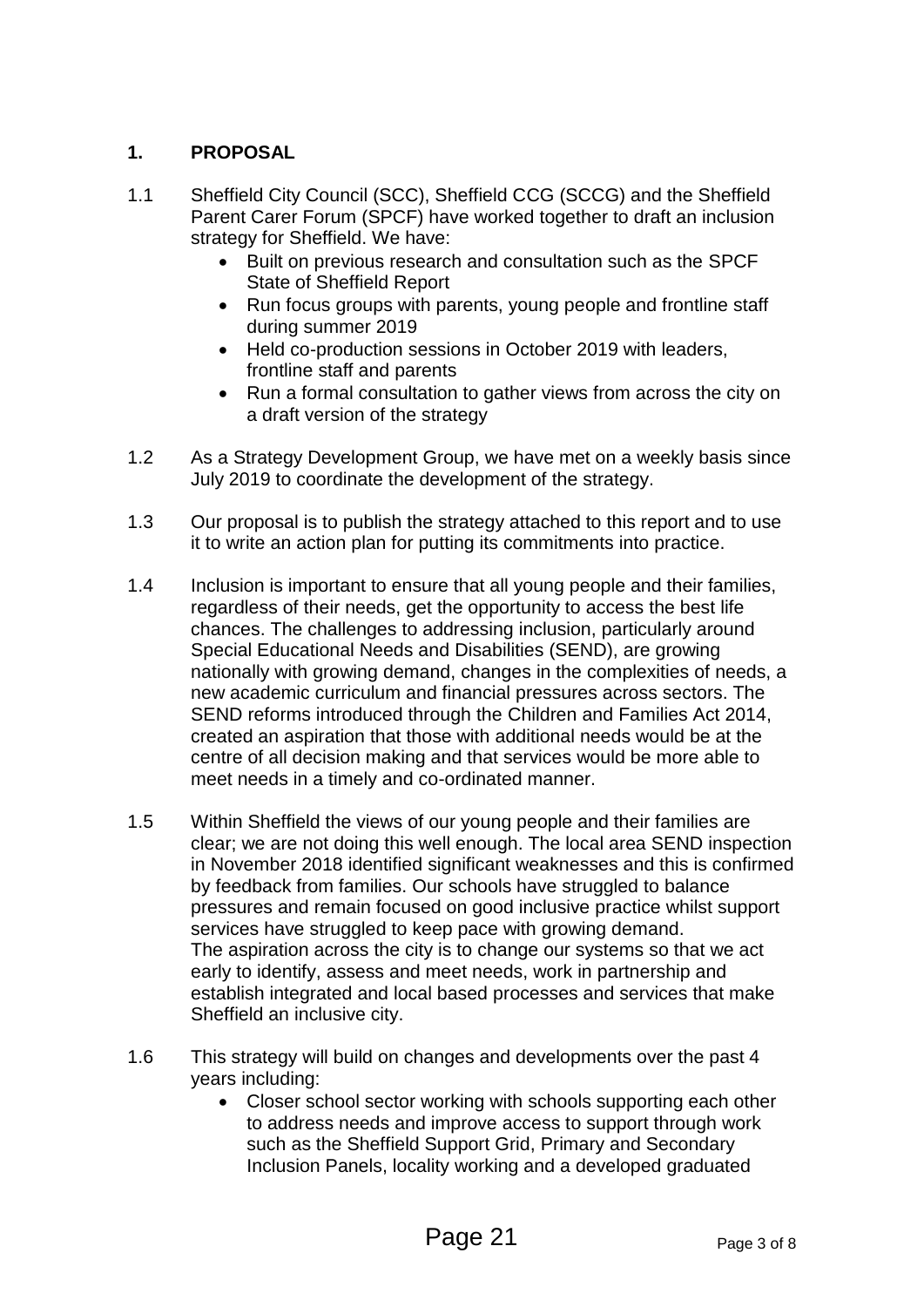approach to meeting needs

- Piloting approaches to address needs locally, for example through addressing sensory needs or sharing of skills
- A strategic joint commissioning approach to plan support and provision at all levels of need, including a focus on all age disabilities
- Ensuring that young people and parent voices are central to developments with an evolving approach to co-production
- Developing pathways for assessment, support and provision, particularly through the development of vulnerable learner reviews and early years partnership
- Improvement in the timeliness of EHC Needs Assessments
- $\bullet$  A focus on key transition points at age 2, 9 and 14 focusing on planning two years in advance
- Successful improvement of our social care systems to build quality frameworks that address safeguarding needs
- Improving integration of health advice to co-ordinated needs through commissions including speech and language support via Primary Inclusion panel and pilots around addressing sensory needs
- Improving the use of data, policies and procedures to ensure access to education for all young people, including around elective home education, partial timetables and agreeing school places.
- 1.7 While this has all driven forward improvement, there is a clear recognition that more needs to be done to reach the aspirations that the local area has for its most vulnerable young people, including where families feel change is not rapid enough. This strategy provides the overarching focus for that to be achieved, covering all areas of inclusion, including SEND.
- 1.8 A review of our research and consultation with parents, young people, leaders and frontline workers identified five key themes which we have written as commitments in the strategy. These are:
	- 1. Effective identification of needs with appropriate assessments *(Assessment)*
	- 2. A wide range of services and opportunities that meet the needs of our young people *(Provision)*
	- 3. Smooth transition at every stage of a young person's life, and particularly to adult life *(Transition)*
	- 4. Excellent communication and engagement between young people, families, services and schools *(Communication)*
	- 5. Skilled leader and staff capabilities to deliver the services *(Workforce)*
- 1.9 Our co-production identified a number of broad cross-cutting values that, alongside our commitments, underpin our strategic approach:
	- Person centred approaches and effective engagement 'No decision about us, without us'
	- Consistency across the city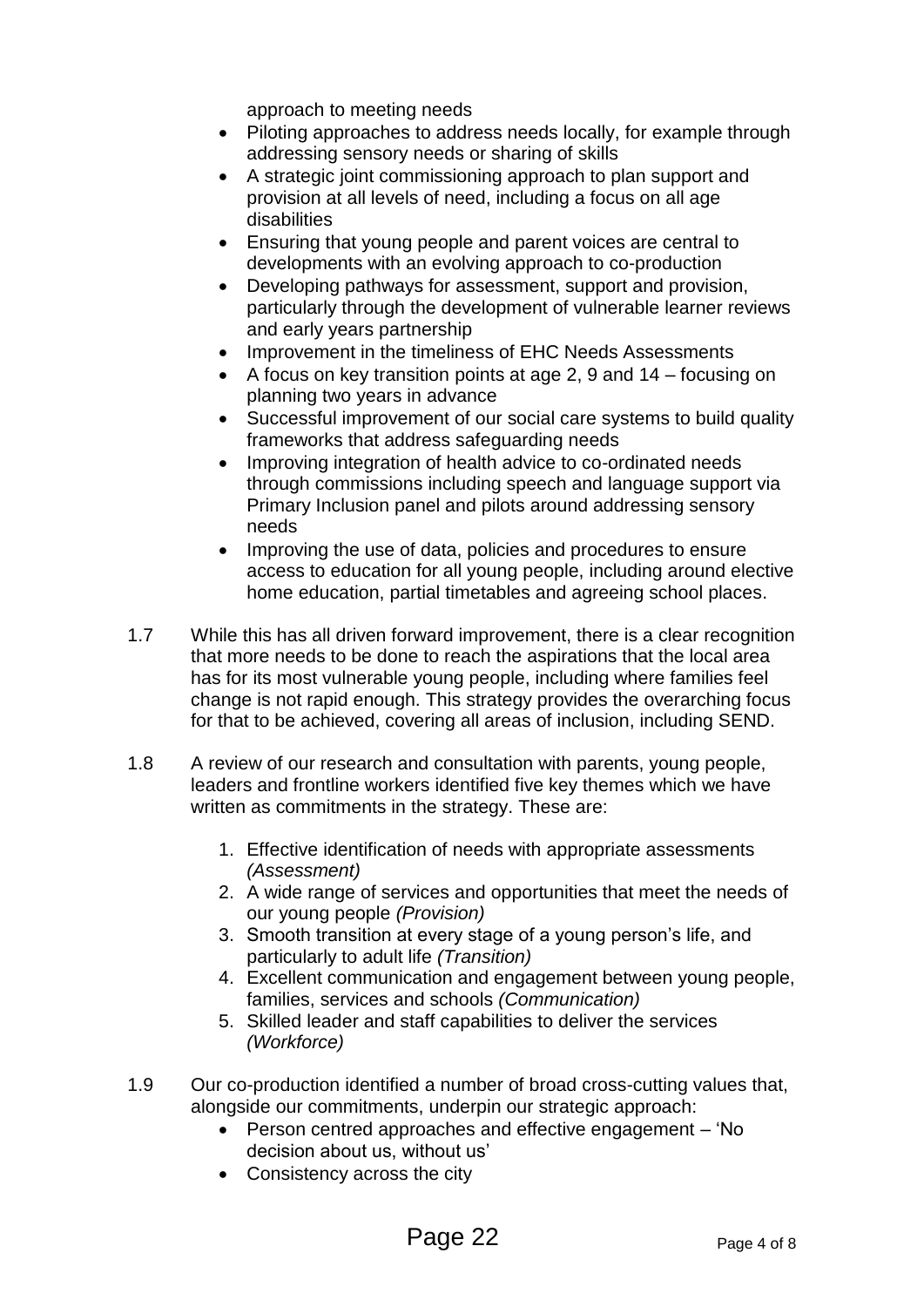- Accountability and trust
- A culture of working in partnership
- All children and young people should be safe, settled and ready to learn
- 1.10 Whilst we are not legally required to have an inclusion strategy, the need to work in partnership to ensure that improvement is made is clear. The local area SEND inspection in November 2018 identified it as a significant weakness and our consultation clearly detailed the need for a single citywide document that enabled services to be held to account for improvement.

# **2. HOW DOES THIS DECISION CONTRIBUTE?**

- 2.1 The strategy lays out our commitment to:
	- Reduce inequalities by ensuring that every child and young person has the right support at the right time so that they can live a happy and fulfilled life.
	- Improve young people and their families experience by skilling up staff, creating better collaboration between services, providing clear communication and carrying out timely reviews and responses.

# **3. HAS THERE BEEN ANY CONSULTATION?**

- 3.1 Yes. We carried out soft consultation/research over summer 2019, which involved focus groups with parents, young people and leaders/frontline workers, a parent survey and a young person survey. Together, these activities helped us build on what we had already been told, for example in the Sheffield Parent Carer Forum State of Sheffield report, to identify five key areas to focus on. We then worked with Dr Kamal Birdi from The University of Sheffield, to run a co-production session using the CLEAR IDEAS model. This enabled us to co-produce our priorities and solutions, working with over sixty individuals from our key stakeholders. This proved successful in identifying positive solutions and priorities which have formed the basis of the strategy.
- 3.2 We have worked closely with the Sheffield Clinical Commissioning Group (SCCG) and Sheffield Parent Carer Forum (PCF) throughout, to regularly check which areas or people we needed to focus on and to identify ways to reach them.
- 3.3 We worked with SCCG to develop an EIA for their Strategic Public Experience and Engagement Committee (SPEEC) which sets strict guidelines for public consultation. A copy of this EIA is attached. It was officially passed by SPEEC on 10th September 2019.
- 3.4 We ran a formal consultation on the draft Inclusion Strategy between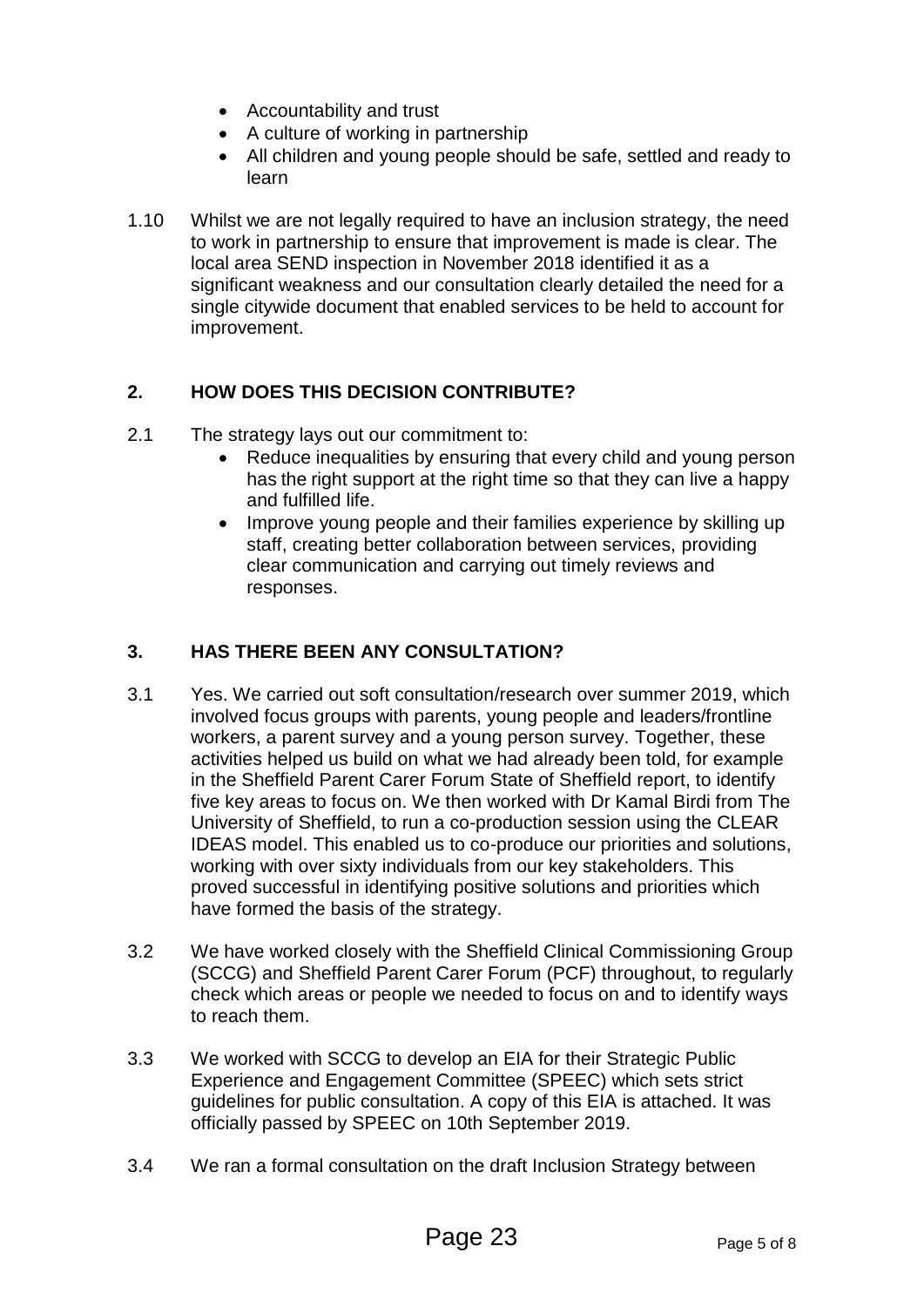11th November 2019 and 26th January 2020. [This was originally due to run until mid-December 2019 but was extended due to SCCG not being able to consult during PERP]. From the consultation responses, we have been able to see the percentages of people who agreed or disagreed with various elements of the strategy and also to theme comments and identify parts of the strategy to write more clearly, or focus differently.

- 3.5 During the first four weeks of the consultation we listened to what people told us up to that point and re-drafted the strategy commitments in plain English. We re-issued these alongside the original draft strategy for further comment in December (23rd) for the remainder of the consultation period.
- 3.6 In total, we received 160 responses to the consultation. Of those who told us which category they belonged to:
	- 63 (39.6%) Parent, carer or family member of a child aged 0-25 with SEND
	- $\bullet$  1 (0.6%) A child / young person
	- 36 (22.6%) Leader (education, health or care)
	- 38 (23.9%) Frontline professional
	- 21 (13.2%) Other
- 3.7 The majority of respondents (84%) felt the strategy had correctly identified what needs to be done to improve inclusion within the city. Under every commitment, the majority of respondents (i.e. consistently over 50%) either agreed or strongly agreed with the statements about our challenges, what it looks like now, our priorities, what we will change and the impact, as set out in the table below.
- 3.8 We kept a detailed spreadsheet of responses and met with the Strategy Development Group on a regular basis to study responses, going through each comment in turn and assessing the degree to which to reflect it in the strategy. Analysis of the responses identified several areas for us to make clearer:
	- Language and tone too much jargon
	- Provision what current provision is available, any gaps and what we will be doing to plan future provision and address any gaps.
	- Resourcing and how to make it a reality
	- Role of schools and SENCO
	- Early years it was felt that this didn't come through strongly enough in the original draft
- 3.9 As a result of people's responses we have reworded sections of the strategy to try and ensure that comments have been taken on board:
	- Making the language clearer and using less (or explaining better) jargon
	- Making early years more visible within the document
	- Being clearer about transition points and what we are referring to
	- Adding a paragraph around resourcing so that people are clear what our plans are here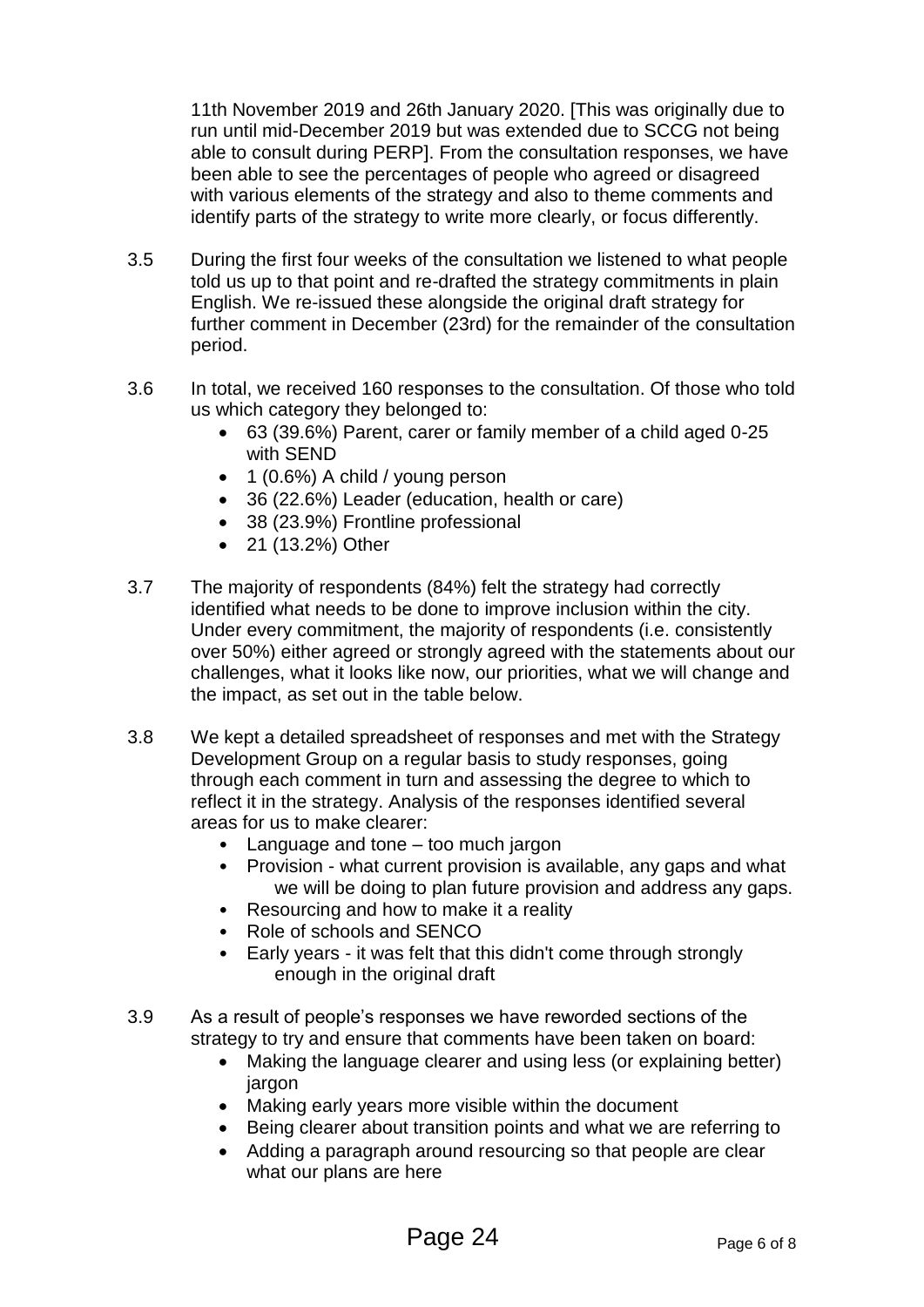- Being clearer about timescales and that the action plan will follow on from the strategy
- 3.10 Where we haven't incorporated comments it is because we made a considered decision that it wasn't appropriate – for example we didn't include reference to families in the vision because this is a child and young person strategy and if we get it right for the child or young person then this should have a knock on effect on the wellbeing of the family. As part of the consultation we took additional steps to reach specific BAME communities, including offering to run focus groups or drop ins. We did not have any take up from this offer.
- 3.11 We have kept a detailed record of promotions for the consultation.

#### **4. RISK ANALYSIS AND IMPLICATIONS OF THE DECISION**

- 4.1 Equality of Opportunity Implications
- 4.1.1 Decisions need to take into account the requirements of the Public Sector Equality Duty contained in Section 149 of the Equality Act 2010 which identifies the need to:
	- **e** eliminate discrimination, harassment, victimisation and any other conduct that is prohibited by or under the Act.
	- advance equality of opportunity between persons who share a relevant protected characteristic and persons who do not share it.
	- foster good relations between persons who share a relevant protected characteristic and persons who do not share it.
- 4.1.2 The Equality Act 2010 identifies the following groups as a protected characteristic: age; disability; gender reassignment; marriage and civil partnership; pregnancy and maternity; race; religion and belief; sex and sexual orientation.
- 4.1.3 An EIA has been carried and highlights that we have built on our previous research and consultation with a wide range of stakeholders to prepare a draft SEND and Inclusion Strategy for Sheffield.
- 4.1.4 The Strategy will help us to better meet the needs and aspirations of children and young people in Sheffield and will positively impact on the health of young people and their parents and carers; young people; SEN and disabled young people; some BAME communities and carers.
- 4.1.5 We have widely consulted on the vision and the five key commitments of the draft strategy and took specific steps to try to engage with and get the views of all communities.